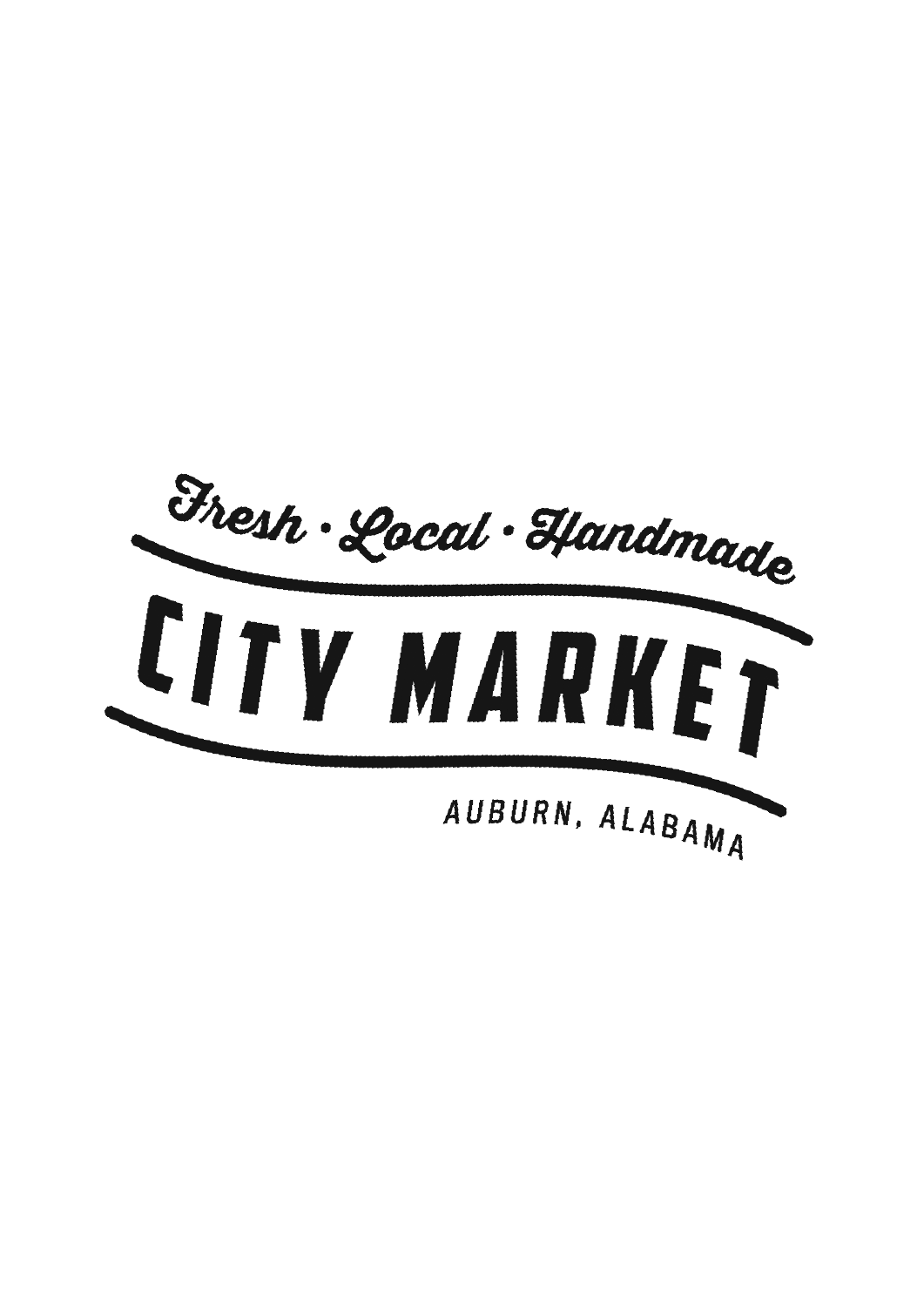Town Creek Park 8 AM - 11AM May 21st - August 27th, 2022 Grower/Artisan Application

| Farm/Business Name: |  |
|---------------------|--|
| Contact Person:     |  |
| Address:            |  |
| Phone(Cell): __     |  |
| Emil Address:       |  |
|                     |  |

Website/Social Media Accounts(if any):\_\_\_\_\_\_\_\_\_\_\_\_\_\_\_\_\_\_\_\_\_\_

**Please check which booth option you would like:** 

**Single (\$15 per market) or Double (\$25 per market)**

Please briefly list and describe all products/items to be sold at City Market below. Also, if you have a logo for your business please attach it to this application for our marketing purposes.

\_\_\_\_\_\_\_\_\_\_\_\_\_\_\_\_\_\_\_\_\_\_\_\_\_\_\_\_\_\_\_\_\_\_\_\_\_\_\_\_\_\_\_\_\_\_\_\_\_\_\_\_\_\_\_\_\_\_\_\_\_\_\_\_\_\_\_\_\_\_\_\_\_\_\_\_\_

\_\_\_\_\_\_\_\_\_\_\_\_\_\_\_\_\_\_\_\_\_\_\_\_\_\_\_\_\_\_\_\_\_\_\_\_\_\_\_\_\_\_\_\_\_\_\_\_\_\_\_\_\_\_\_\_\_\_\_\_\_\_\_\_\_\_\_\_\_\_\_\_\_\_\_\_\_\_\_

\_\_\_\_\_\_\_\_\_\_\_\_\_\_\_\_\_\_\_\_\_\_\_\_\_\_\_\_\_\_\_\_\_\_\_\_\_\_\_\_\_\_\_\_\_\_\_\_\_\_\_\_\_\_\_\_\_\_\_\_\_\_\_\_\_\_\_\_\_\_\_\_\_\_\_\_\_\_\_\_

\_\_\_\_\_\_\_\_\_\_\_\_\_\_\_\_\_\_\_\_\_\_\_\_\_\_\_\_\_\_\_\_\_\_\_\_\_\_\_\_\_\_\_\_\_\_\_\_\_\_\_\_\_\_\_\_\_\_\_\_\_\_\_\_\_\_\_\_\_\_\_\_\_\_\_\_\_\_\_\_

\_\_\_\_\_\_\_\_\_\_\_\_\_\_\_\_\_\_\_\_\_\_\_\_\_\_\_\_\_\_\_\_\_\_\_\_\_\_\_\_\_\_\_\_\_\_\_\_\_\_\_\_\_\_\_\_\_\_\_\_\_\_\_\_\_\_\_\_\_\_\_\_\_\_\_\_\_\_\_\_ If you cannot attend all market dates, please list the dates you will not be attending City Market.

\_\_\_\_\_\_\_\_\_\_\_\_\_\_\_\_\_\_\_\_\_\_\_\_\_\_\_\_\_\_\_\_\_\_\_\_\_\_\_\_\_\_\_\_\_\_\_\_\_\_\_\_\_\_\_\_\_\_\_\_\_\_\_\_\_\_\_\_\_\_\_\_\_\_\_\_\_\_\_\_

\_\_\_\_\_\_\_\_\_\_\_\_\_\_\_\_\_\_\_\_\_\_\_\_\_\_\_\_\_\_\_\_\_\_\_\_\_\_\_\_\_\_\_\_\_\_\_\_\_\_\_\_\_\_\_\_\_\_\_\_\_\_\_\_\_\_\_\_\_\_\_\_\_\_\_\_\_\_\_\_

\_\_\_\_\_\_\_\_\_\_\_\_\_\_\_\_\_\_\_\_\_\_\_\_\_\_\_\_\_\_\_\_\_\_\_\_\_\_\_\_\_\_\_\_\_\_\_\_\_\_\_\_\_\_\_\_\_\_\_\_\_\_\_\_\_\_\_\_\_\_\_\_\_\_\_\_\_\_\_\_

\_\_\_\_\_\_\_\_\_\_\_\_\_\_\_\_\_\_\_\_\_\_\_\_\_\_\_\_\_\_\_\_\_\_\_\_\_\_\_\_\_\_\_\_\_\_\_\_\_\_\_\_\_\_\_\_\_\_\_\_\_\_\_\_\_\_\_\_\_\_\_\_\_\_\_\_\_\_\_\_ \*Please note that ALL confirmation and correspondence of event materials will take place via EMAIL\*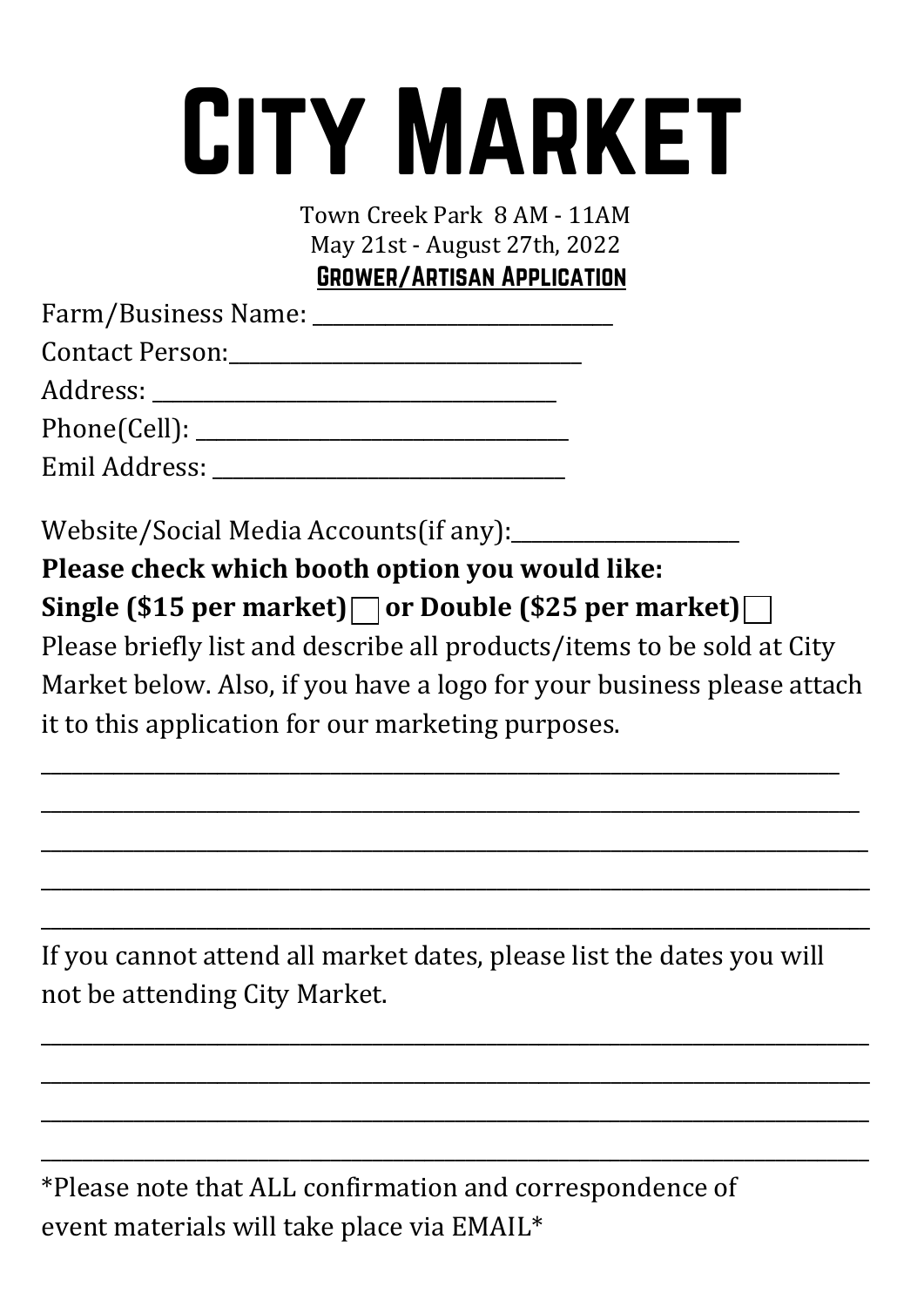### Town Creek Park 8 AM - 11AM

May 21st - August 27th, 2022

#### **Grower/Artisan Application**

#### **Please initial that you have read, understand and agree to the following:**

\_\_ All market participants are required to provide their own table, chairs and other equipment required to sell their products, including extension cords. All tents must be solid white.

If submitting a logo, growers/artisans grant the city a non-exclusive right and license to use said logo for City Market advertisement and marketing purposes and that vendor waives any rights to compensation for such use by the city.

\_\_\_ All growers are to provide their Grower's Permit by the first market to be kept on file by the Market Coordinator. All produce must be grown by the participating farmer.

\_\_\_ All artisans/bakers are required to follow the City of Auburn business license policy.

\_\_\_ Every grower must have a sign identifying the name and location of the farm or business.

\_\_\_ All crafts must be wholly made by the vendor; no "kits" reselling is permitted.

\_\_\_Food items that are home processed and meet the Alabama Farmer's Market Authority definition of non-potentially hazardous goods may also be represented at the market. Home processed products must satisfy all public health, labeling, permitting and other requirements pertaining to processed products.

Due to space limitations, all applications are subject to approval. Submission of a vendor application does not guarantee a vendor spot. Confirmation emails will be sent to farmers by Jan. 31, 2022 and artisans by Feb. 28, 2022. Incomplete applications and/or those without proper documentation will not be reviewed.

There is a \$15 booth fee per market day or a \$170 booth season fee for a single booth. There is a \$25 booth fee per market day or a \$230 booth season fee for a double booth for the 2022 City Market season. This must be paid to the Market Coordinator at the end of each market. If paying for the season, fee must be paid by the first market. Cash or check only. Checks must be made out to Auburn Advisory Board.

\_\_\_ All vendors must arrive no later than 7:20 AM on market day and be ready to do business when the market opens at 8 AM.

\_\_\_ Vendors have read and agreed to all policies in the City Market Handbook.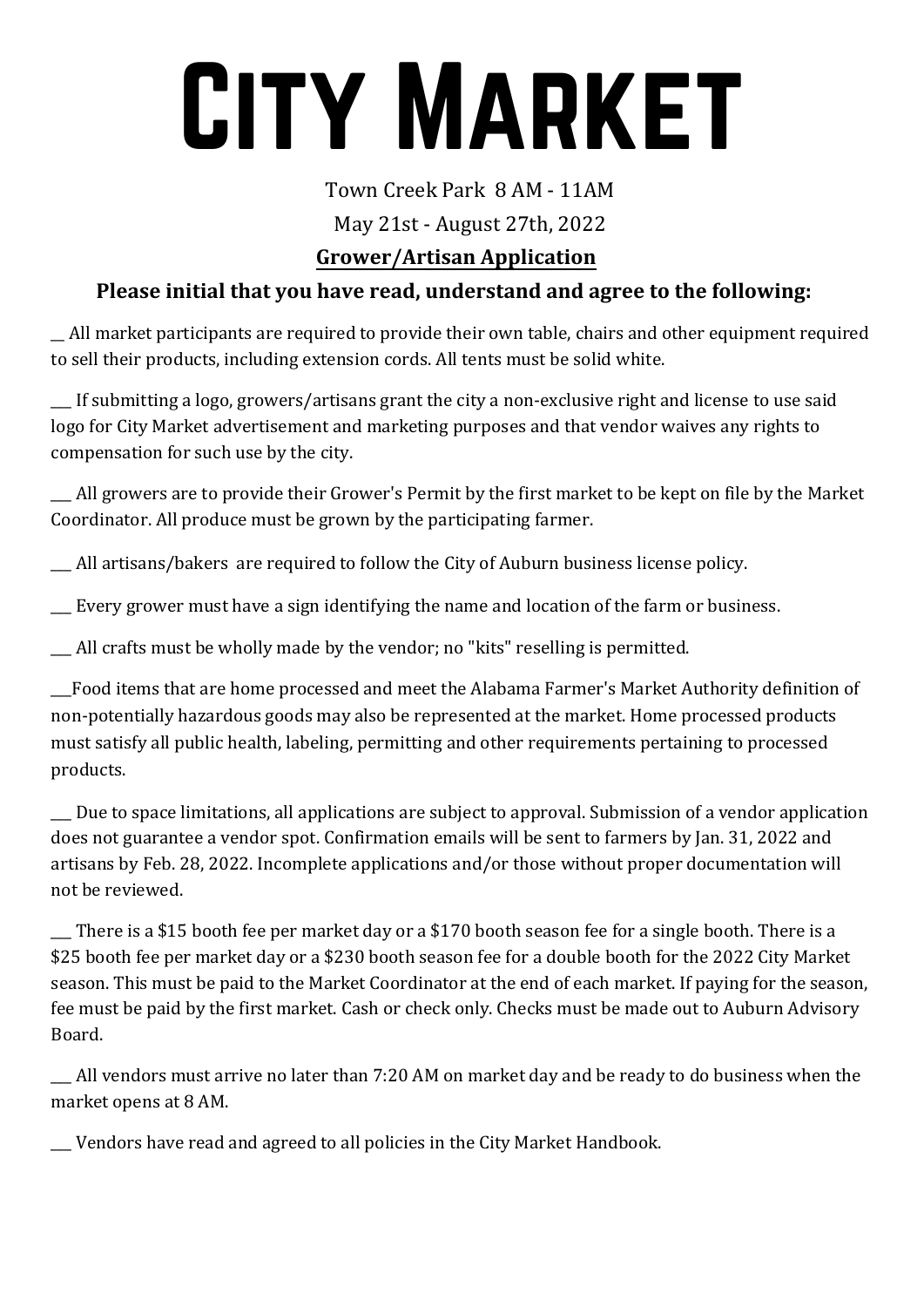Town Creek Park - 8 AM - 11AM May 21st - August 27th, 2022 **Grower/Artisan Application**

#### **Liability Information:**

City Market and the City of Auburn shall not be responsible for any loss, damage or injury to any property of any vendor or any loss, damage or injury to vendor booths of employees of vendors, or friends or family, from any cause whatsoever.

Business owners and employees hereby agree to indemnify, save, and hold harmless City Market, the City of Auburn, employees and volunteers, from and against any and all costs, expenses (including but not limited to legal fees and costs), losses, fees, liabilities, damages, lawsuits and/or deficiencies, whether threatened or actual, resulting from or arising out of any and all actions, omissions, or activities of the business owner, its employees, agents, invitees, licensees, or assigns or its vendors.

The City Market and the City of Auburn shall not be liable for any cost, expenses, loss, or damage arising out of, or related to, personal injury; loss of, or damage to, or distribution of property as a vendor; or failure to provide space for an exhibit, removal of same, or to hold event as scheduled

Signed: \_\_\_\_\_\_\_\_\_\_\_\_\_\_\_\_\_\_\_\_\_\_\_\_\_\_\_\_ Date: \_\_\_\_\_\_\_

#### **Vendor Absence Notification Policy:**

We understand there are times when you may not be able to attend the market. We ask that you let us know as soon as possible if you will be absent from or late to the market. For planned absences, please email the market at scook@auburnalabama.org with the dates you will be absent. For unplanned absences or late arrivals on the day of the market, please refer to the attendance section of the City Market Handbook.

| Signed: | $. \textcolor{red}{\textbf{10}} \textcolor{red}{\textbf{-10}} \textcolor{red}{\textbf{-1}}$ |
|---------|---------------------------------------------------------------------------------------------|
|         |                                                                                             |